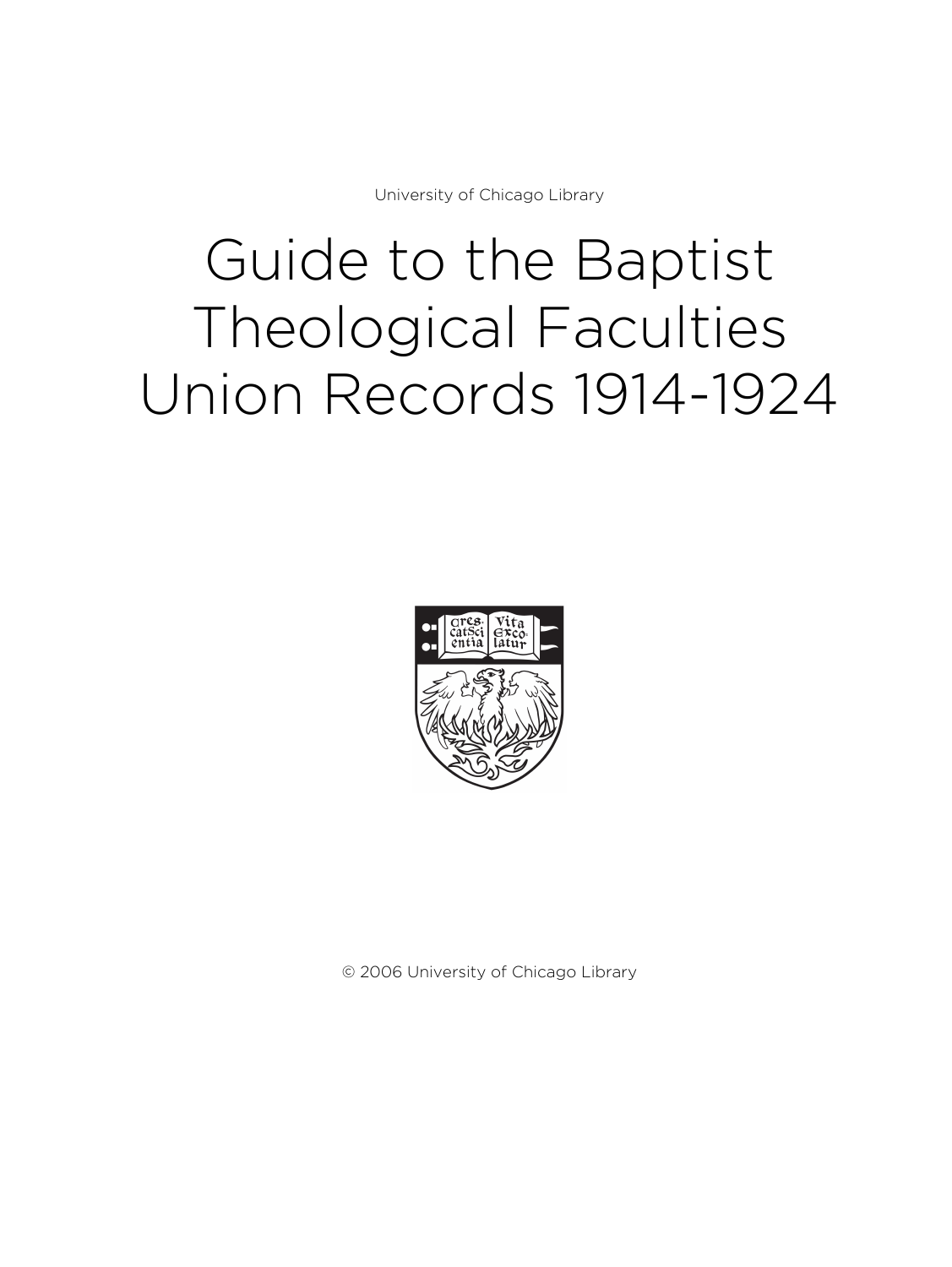# **Table of Contents**

| 3 |
|---|
| 3 |
| 3 |
| 3 |
| 3 |
| 3 |
| 3 |
| 4 |
| 4 |
| 4 |
|   |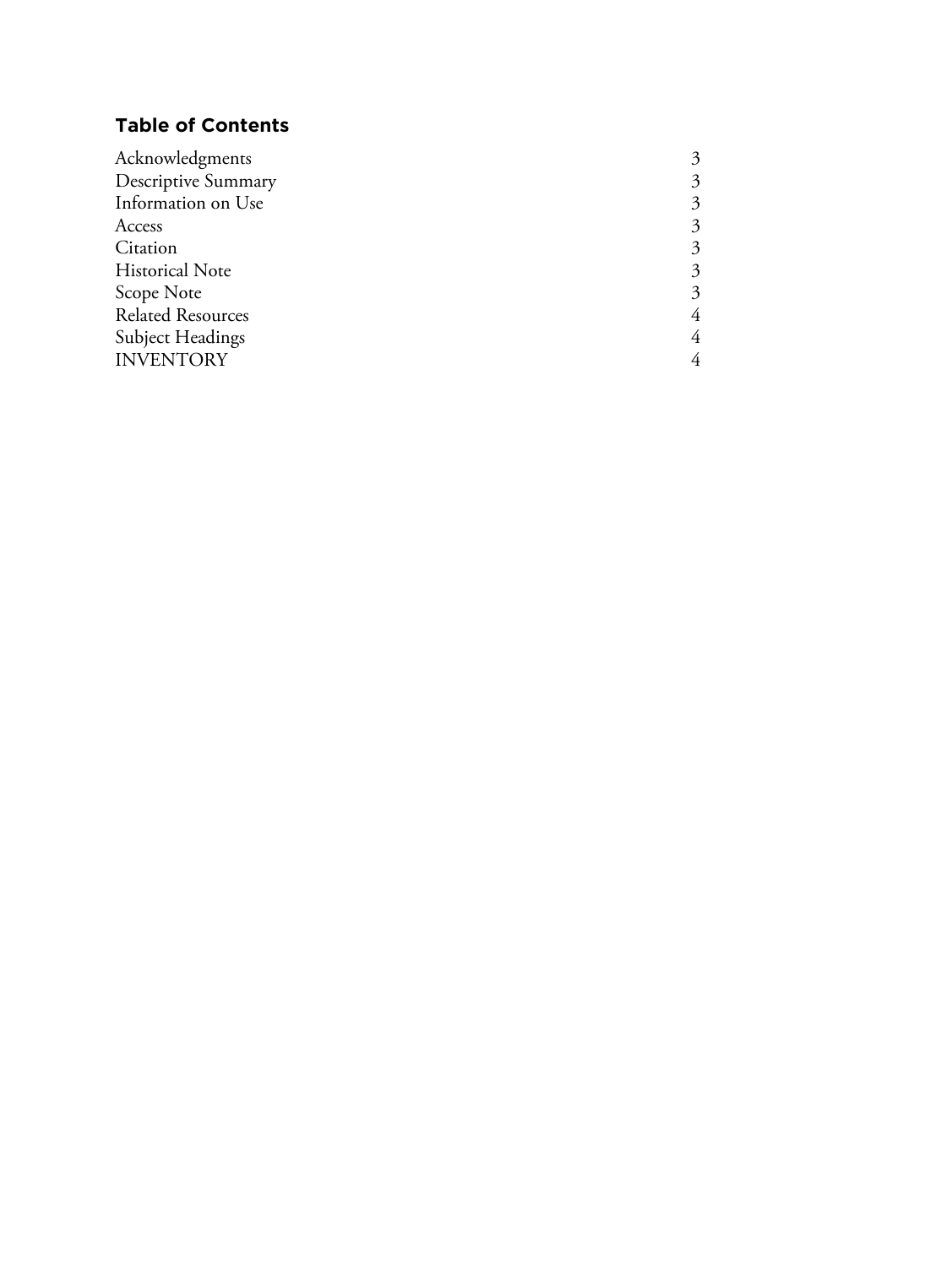#### **Descriptive Summary**

| <b>Identifier</b> | <b>ICU.SPCL.BTFU</b>                                                                                                                                                                                                                      |
|-------------------|-------------------------------------------------------------------------------------------------------------------------------------------------------------------------------------------------------------------------------------------|
| Title             | Baptist Theological Faculties Union. Records                                                                                                                                                                                              |
| <b>Date</b>       | 1914-1924                                                                                                                                                                                                                                 |
| <b>Size</b>       | 0.5 linear feet (1 box)                                                                                                                                                                                                                   |
| <b>Repository</b> | Special Collections Research Center, University of Chicago Library<br>1100 East 57th Street<br>Chicago, Illinois 60637 U.S.A.                                                                                                             |
| <b>Abstract</b>   | The Baptist Theological Faculties Union Records consist of one bound<br>volume of correspondence ca. 1914-1924 between members of the Union<br>and its secretary during that period, Gerald Birney Smith of the University of<br>Chicago. |

#### **Acknowledgments**

#### **Information on Use**

#### **Access**

No restrictions.

## **Citation**

When quoting material from this collection, the preferred citation is: Baptist Theological Faculties Union. Records, [Box #, Folder #], Special Collections Research Center, University of Chicago Library

## **Historical Note**

The Baptist Theological Faculties Union was organized in 1903 at Rochester Theological Seminary, Rochester, N.Y. as a professional society of Baptist seminary faculty in the United States and Canada. Meetings were held annually from 1903 until 1910 (the minutes of these meetings have been published.) In subsequent years meetings were scheduled sporadically. The TFU gave seminary presidents and professors the opportunity to discuss matters of concern to their denomination and to professional ministerial education. The University of Chicago Divinity School participated in the Union from its founding; President Harper was particularly active as long as his health permitted.

# **Scope Note**

This collection consists of one bound volume of correspondence ca. 1914-1924 between members of the Union and its secretary during that period, Gerald Birney Smith of the University of Chicago. Much of the correspondence is concerned with the planning for, and